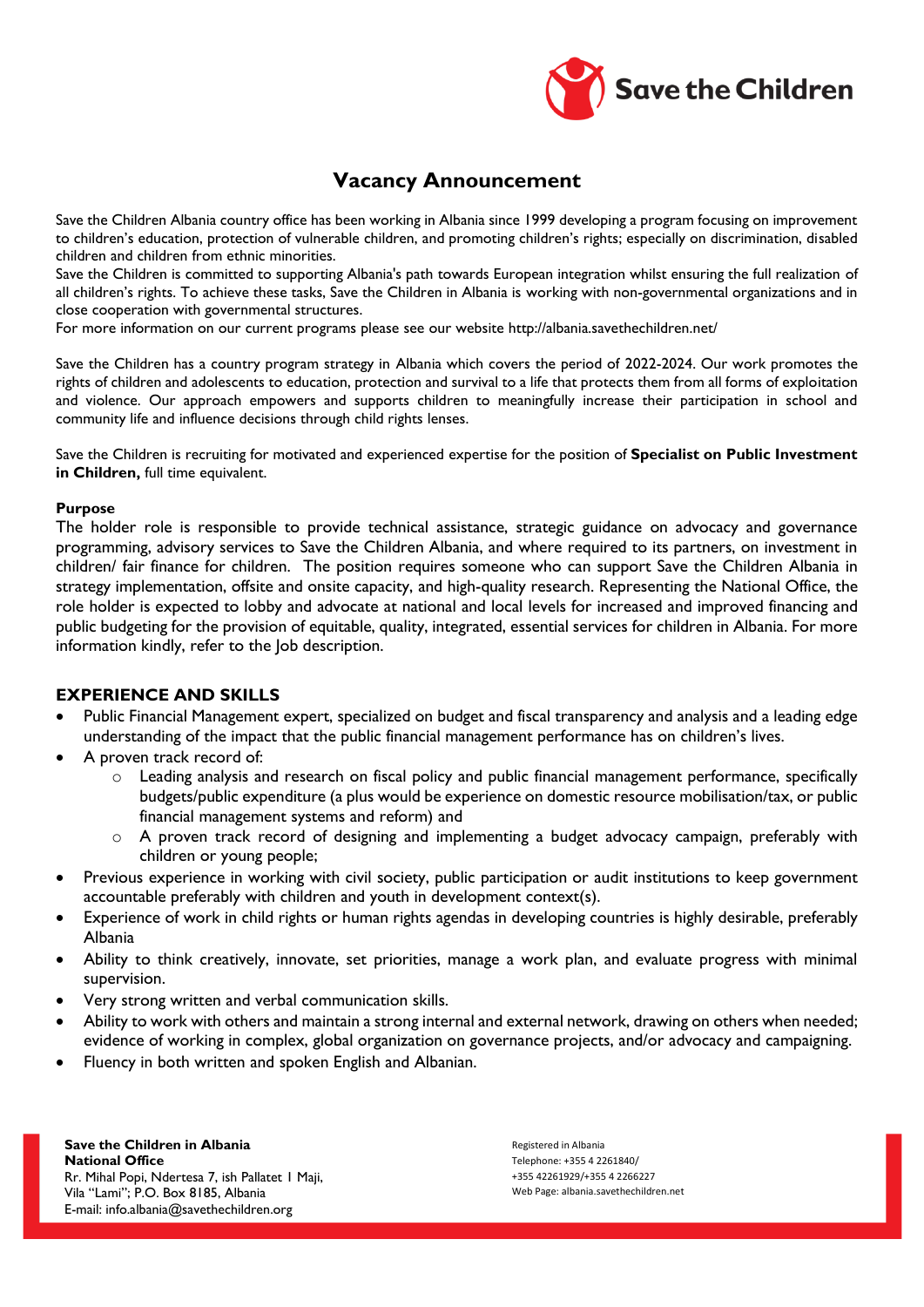

#### **Desirable**

Record of successful fundraising for rights and economic justice work.

A detailed job description you will find included in the notification. Interested candidates who meet the criteria set out in the detailed job description, should submit the following by **21 April 2022** (extended deadline):

- 1- Cover letter clearly explaining your motivation for applying your motivation for applying for the position and how you meet the position criteria;
- 2- Detailed CV
- 3- Copy of ID card
- 4- 3 reference letters

Application should be done online.

[https://stcuk.taleo.net/careersection/ex/jobdetail.ftl?job=2200026N&lang=en&sns\\_id=gmail](https://stcuk.taleo.net/careersection/ex/jobdetail.ftl?job=2200026N&lang=en&sns_id=gmail)

Please clearly specify in the subject line or in the cover letter the position you are applying for.

Save the Children promote equality of opportunity for all and do not unfairly discriminate against any applicant at any stage of the recruitment process.

Only shortlisted candidate will be contacted.

| TITLE:                                      |                                |
|---------------------------------------------|--------------------------------|
| Specialist on Public Investment in Children |                                |
| <b>TEAM/PROGRAMME:</b>                      | <b>LOCATION: Albania</b>       |
|                                             |                                |
|                                             |                                |
| <b>GRADE: NAT3</b>                          | <b>CONTRACT LENGTH: I year</b> |
|                                             |                                |
| <b>CHILD SAFEGUARDING:</b>                  |                                |
|                                             |                                |
|                                             |                                |

#### **ROLE PURPOSE:**

In support of Save the Children's Global Strategy, the holder of this role is responsible to provide technical assistance, strategic guidance on advocacy and governance programming, advisory services to Save the Children Albania, and where required to its partners, on investment in children/ fair finance for children. The position requires someone who can support Save the Children Albania in strategy implementation, offsite and onsite capacity, and high-quality research. Representing the NO, the role holder is expected to lobby and advocate at national and local levels for increased and improved financing and public budgeting for the provision of equitable, quality, integrated, essential services for children in Albania.

**SCOPE OF ROLE: Reports to:** PDQ Director **Staff reporting to this post:** n/a **Budget Responsibilities:** n/a

**Save the Children in Albania National Office**  Rr. Mihal Popi, Ndertesa 7, ish Pallatet 1 Maji, Vila "Lami"; P.O. Box 8185, Albania E-mail: [info.albania@savethechildren.org](mailto:info.albania@savethechildren.org)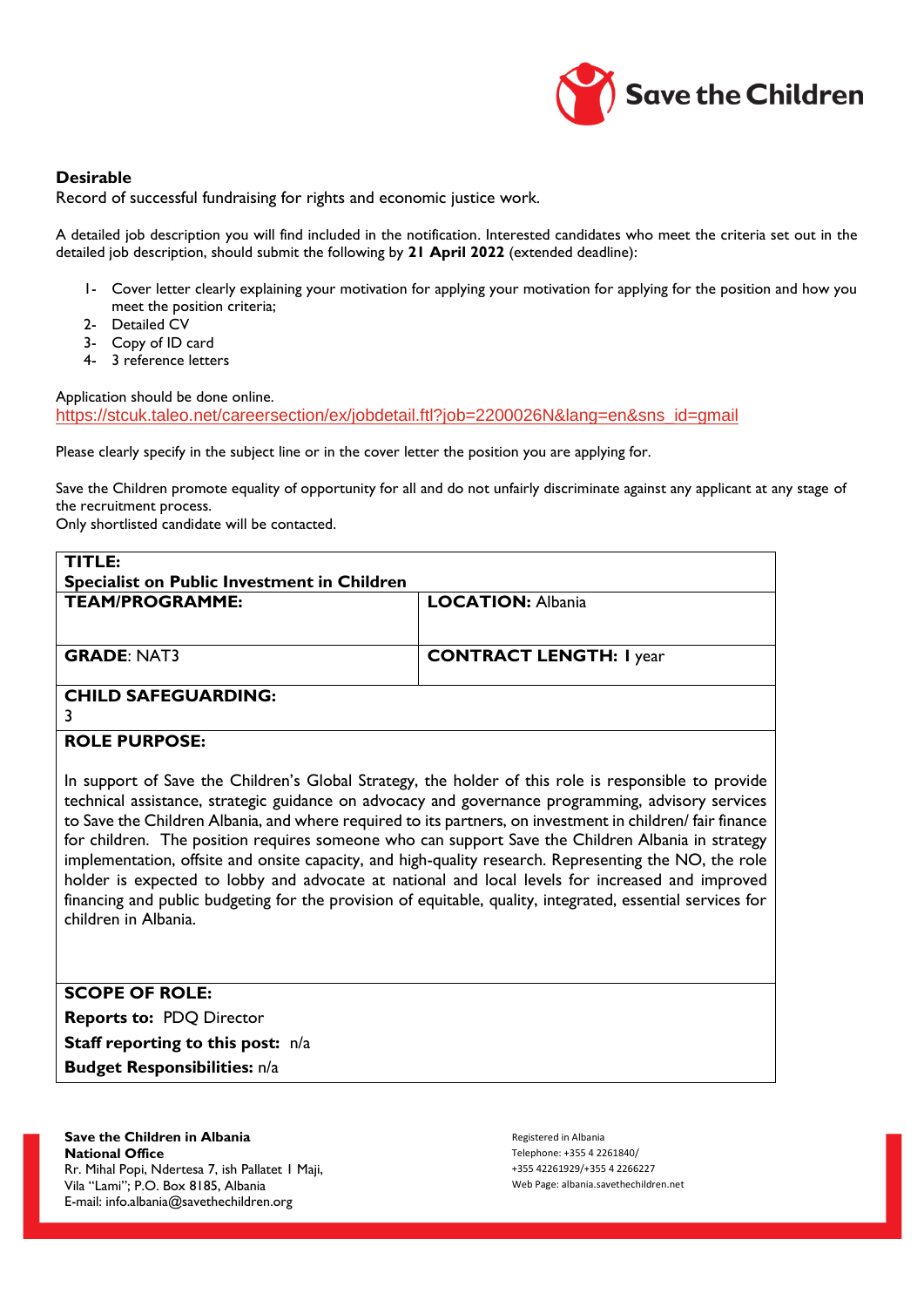

**Role dimensions:** The **Specialist on Public Investment in Children** is a demanding role that requires excellent technical knowledge of public financial management, fiscal policy and proven experience leading either (1) the design and implementation of a budget analysis and advocacy campaign; preferably for children or youth in development contexts or (2) expertise in assessing public financial management performance (e.g. budget analysis, budget and fiscal participation and transparency, understanding of local political economy and public financial management systems reform); preferably for children or youth in development contexts. The role requires: the ability to conduct strong technical analysis; provide advocacy and technical guidance to others; the ability to influence high-level advocacy; strong written and verbal communication skills; capacity to operate in a global, complex organization; work to deadlines; and manage a heavy workload.

# **KEY AREAS OF ACCOUNTABILITY:**

# **A. Technical Leadership:**

- Provide technical and strategic leadership on public investment/fair finance for the National Office with a **focus on budget analysis, transparency, participation and advocacy** but also, where appropriate, the assessment of public financial management performance, fiscal policy, domestic resource mobilisation/tax on children's rights and outcomes.
- Design, lead and **deliver** the public investment/fair finance work-plan for the National Office identifying high priority **opportunities** at the subnational and national levels for engagement and influencing.
- Build the capability of National Office staff, partners and strategic partners (including children and young people) to engage with local actors and local/national government on fair financing/public investment in children with a focus on budget analysis, advocacy, and child centered social accountability initiatives.

# **B. Ensuring Advocacy and Programme Quality (Design & Implementation):**

- In addition to the above, provide oversight and guidance to the Senior Management and the Programme team(s) to ensure that any public investment/fair finance elements in their work are technically sound, implementation methods are consistent with national frameworks, and internal good practice (e.g. Save the Children's Common Approaches and own thematic principles for working on public investment in children); and are likely to achieve scale, as well as equitable and sustainable results.
- Work with MEAL team within PDQ to conduct quality monitoring of the national office public investment/fair finance portfolio against international SC standards and to contribute towards the creation of an organisational learning culture around public investment/fair financing for children.
- Support BD Manager and PDQ Director during proposal writing during new business development to ensure that we design and deliver high quality integrated public investment/fair finance work, building on global best practice and using a rights-based approach.
- Work closely with BD team to identify and pursue funding opportunities that allow for both integration into broader programmes and standalone public investment/fair financing work.

# **C. Networking and External Engagement**

Support the representation of Save the Children Albania in relevant external working groups, consultations, advocacy events, including working with coalition partners and government entities related to public investment/fair financing work.

# **Save the Children in Albania National Office**

Rr. Mihal Popi, Ndertesa 7, ish Pallatet 1 Maji, Vila "Lami"; P.O. Box 8185, Albania E-mail: [info.albania@savethechildren.org](mailto:info.albania@savethechildren.org)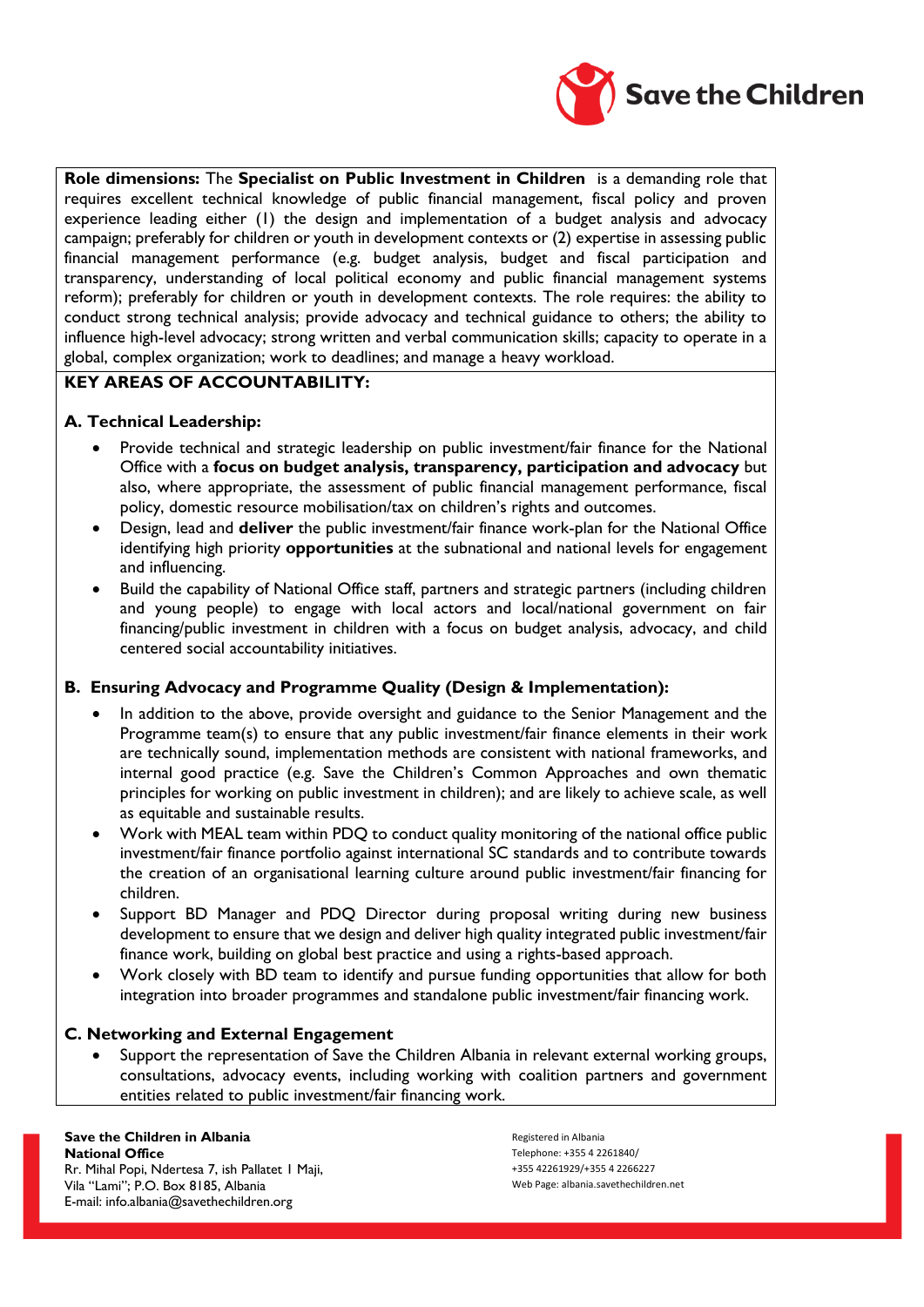

- Support the work of Save the Children Albania with partners, including but not limited to, academic institutions and child-led organisations to build their capacity and support collaboration on public investment/fair finance, advocacy strategies and accountability mechanisms.
- In collaboration with BD Coordinator, identify and engage budget and tax advocacy organisations, public finance donors and development banks to strengthen their commitment to investing in children and to engaging children and communities in public participatory mechanisms that hold governments accountable for spending commitments.
- Allocate approximately 10%-15% of their time to Save the Children's internal working group that provides thought leadership, and builds internal knowledge and capacity to this area of work (the Public Investment in Children technical working group and its community of practice).
- Build strong relationships with colleagues across the thematic areas at national level, and with regional and global advocacy and Child Rights Governance colleagues.

## **SKILLS AND BEHAVIOURS (SCI Values in Practice**)

## **Accountability**:

• Holds self-accountable for making decisions, managing resources efficiently, achieving and role modelling Save the Children values

## **Ambition**:

- Sets ambitious and challenging goals and takes responsibility for own personal development
- Widely shares a personal vision for Save the Children, engages and motivates others
- Future orientated, thinks strategically and on a global scale

## **Collaboration**:

- Approachable, good listener, easy to talk to; builds and maintains effective relationships with colleagues, Members and external partners and supporters
- Values diversity and different people's perspectives, able to work cross-culturally

#### **Creativity**:

- Develops and encourages new and innovative solutions
- Cuts away bureaucracy and encourages an entrepreneurial approach

# **Integrity**:

- Honest, encourages openness and transparency, builds trust and confidence
- Displays consistent excellent judgement

# **Technical Competencies:**

# **Childs Rights Governance**

- Demonstrates understanding of budget analysis and advocacy, public financial management and how it impacts public investment in children:
- Works to promote civil society voice and space:
- Understands the interdependency of Human Rights, Governance and Development Agendas (including Sustainable Development Goals), particularly the United Nations Convention on the Rights of the Child (UNCRC)

#### **Advocacy**

• Budget Tracking: Capacity to analyse, track and provide recommendations for national and international public financial investment to support policy decisions and implementation

# **Save the Children in Albania National Office**

Rr. Mihal Popi, Ndertesa 7, ish Pallatet 1 Maji, Vila "Lami"; P.O. Box 8185, Albania E-mail: [info.albania@savethechildren.org](mailto:info.albania@savethechildren.org)